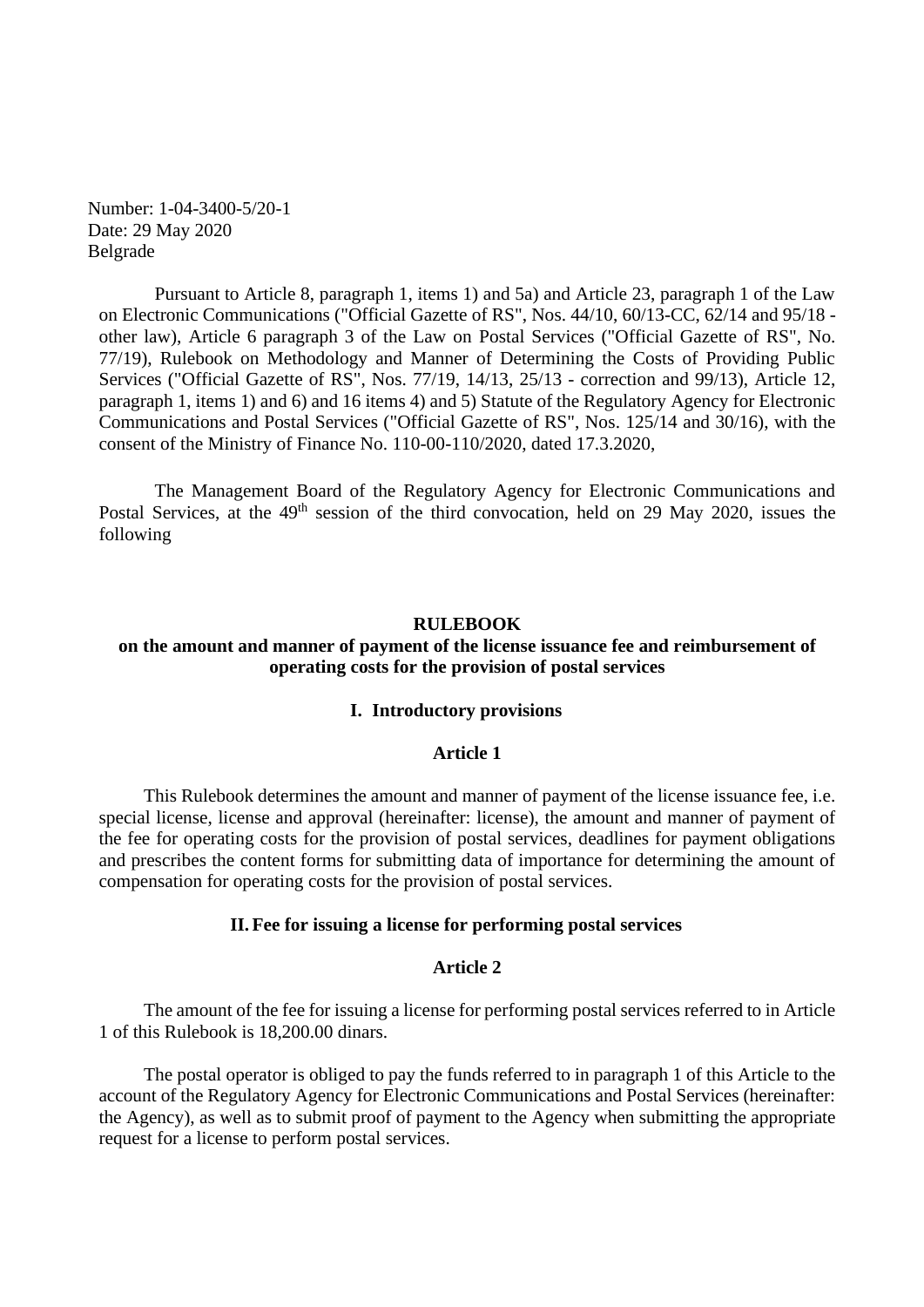# **III. Reimbursement of operating costs for the provision of postal services**

# **Article 3**

The fee for operating costs for the provision of postal services is determined by the Agency in the amount of 0.4% of the realized income of the postal operator from the provision of postal services.

The realized income of the postal operator from the provision of postal services, for which a fee is paid on behalf of operating costs, represents the total income that the postal operator realizes from the provision of postal services in the previous calendar year.

## **Article 4**

The fee on behalf of operating costs for the provision of postal services shall be paid by the postal operator, in the amount determined annually, by a decision issued by the Agency, in accordance with this Rulebook, based on the submitted annual financial report of the postal operator, as well as the data of importance for determination of the amount of compensation for operating costs for the provision of postal services.

Data of importance for determining the amount of the fee for the operating costs for the provision of postal services referred to in paragraph 1 of this Article shall be submitted by the postal operator on the form:

1) IFN JPO - Data for determining the amount of reimbursement of operating costs for the provision of universal service and other postal services of the public postal operator (hereinafter: IFN JPO Form);

2) IFN LPO - Data for determining the amount of reimbursement of operating costs for the provision of universal postal service other than reserved and the provision of other postal services (hereinafter: IFN LPO Form);

3) IFN OPO - Data for determining the amount of reimbursement of operating costs for the provision of other postal services (hereinafter: IFN OPO Form);

Forms IFN JPO, IFN LPO and IFN OPO are printed with this Rulebook and form an integral part thereof.

The postal operator is obliged to submit the data referred to in paragraph 2 of this Article and the annual financial report with notes to the Agency no later than eight days from the day set by the regulations governing accounting as the day for submitting financial reports to the Business Registers Agency.

The postal operator, which is obliged to perform an independent audit of financial statements, submits to the Agency the auditor's report for the previous business year, as well as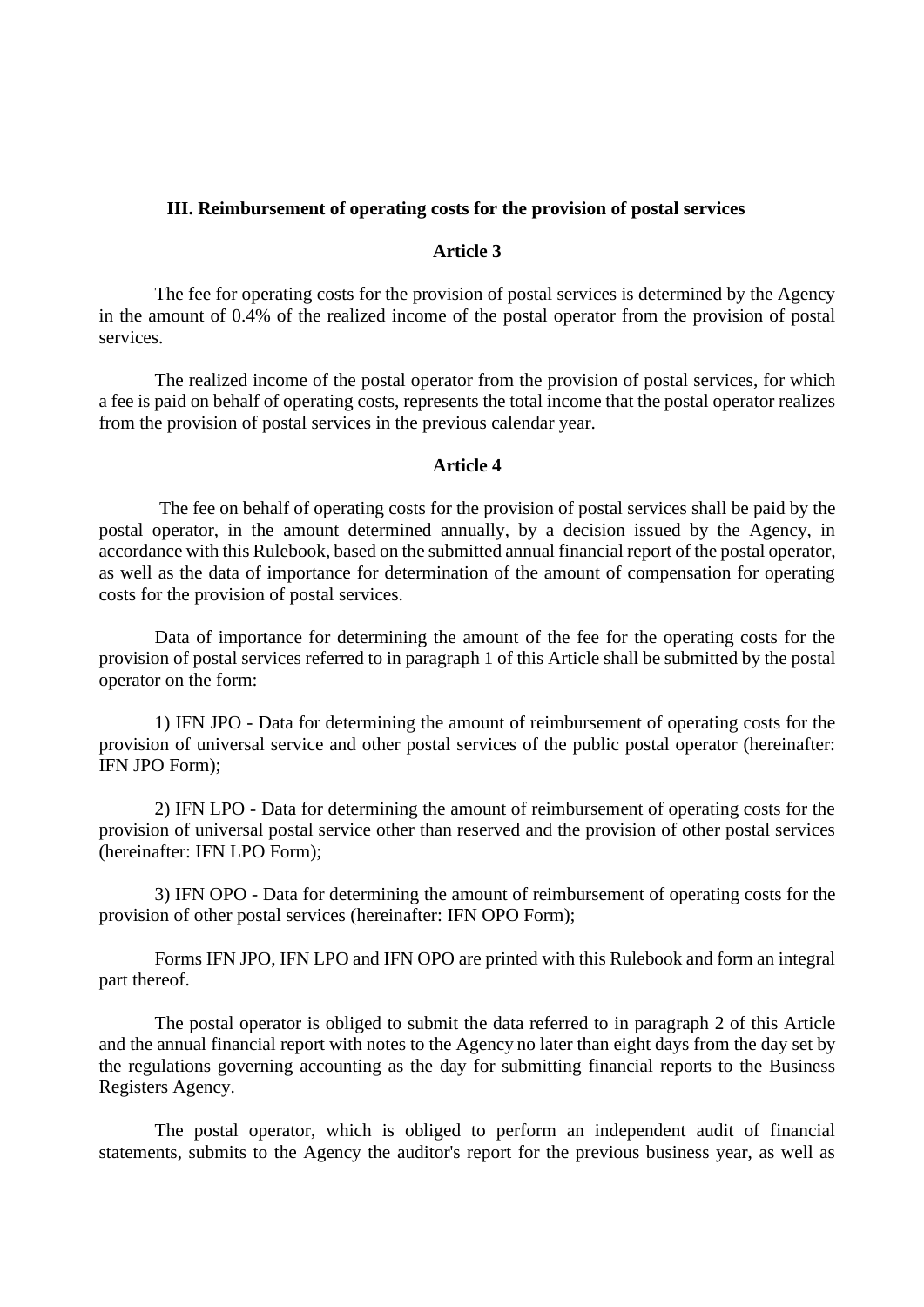corrected financial statements no later than eight days from the date set by the regulations governing accounting as the day for their submission to the Business Registers Agency for public disclosure.

The postal operator who has no obligation to compile the annual financial report in accordance with the regulations governing accounting, submits the data referred to in paragraph 2 of this Article for the previous business year in the manner and within the time prescribed for submitting financial results to the competent organizational units of the Tax Administration of the Republic of Serbia.

A postal operator that starts performing postal services during the business year after the issued license is obliged to submit to the Agency, on the forms referred to in paragraph 2 of this Article, data on the estimated income from the provision of postal services for that business year, within 15 days on the day of issuing the said license, in order to determine the advance payment of the fee on behalf of the operating costs for the provision of postal services.

A postal operator that has the obligation to compile an annual financial report, in accordance with the regulations governing accounting, and which ceases to perform postal services during the business year, is obliged to submit the data referred to in para. 2-5 of this Article, no later than eight days from the day which is determined by the regulations governing accounting as the day for their submission to the Business Registers Agency for public disclosure.

A postal operator that has no obligation to compile an annual financial report, in accordance with the regulations governing accounting, and which ceases to perform postal services during the business year, is obliged to submit to the Agency the data referred to in paragraph 2 of this Article in the manner and within the prescribed time for submitting the financial results of operations to the competent organizational units of the Tax Administration of the Republic of Serbia.

# **Article 5**

Based on the data referred to in Article 4 of this Rulebook, the Agency shall determine the amount of the annual fee for operating costs for the provision of postal services for the previous calendar year and the advance payment of the fee for the current year.

By a decision, the Agency determines the advance payment of the fee for the current year in the amount of the annual fee for the operating costs for the provision of postal services, which is established for the previous calendar year and determines the maturity date of the same.

Exceptionally, the advance payment of the fee for the current year is determined quarterly in the case when the annual fee for operating expenses for the previous calendar year is determined in the amount of 100,000.00 dinars and more.

The amount of the quarterly advance payment referred to in paragraph 3 of this Article shall be determined by the Agency by a decision in the amount equal to 1/4 of the determined annual fee for operating costs for the previous year, which the postal operator pays until the decision on determining the annual fee for the year for which quarterly advance payment of fees is made.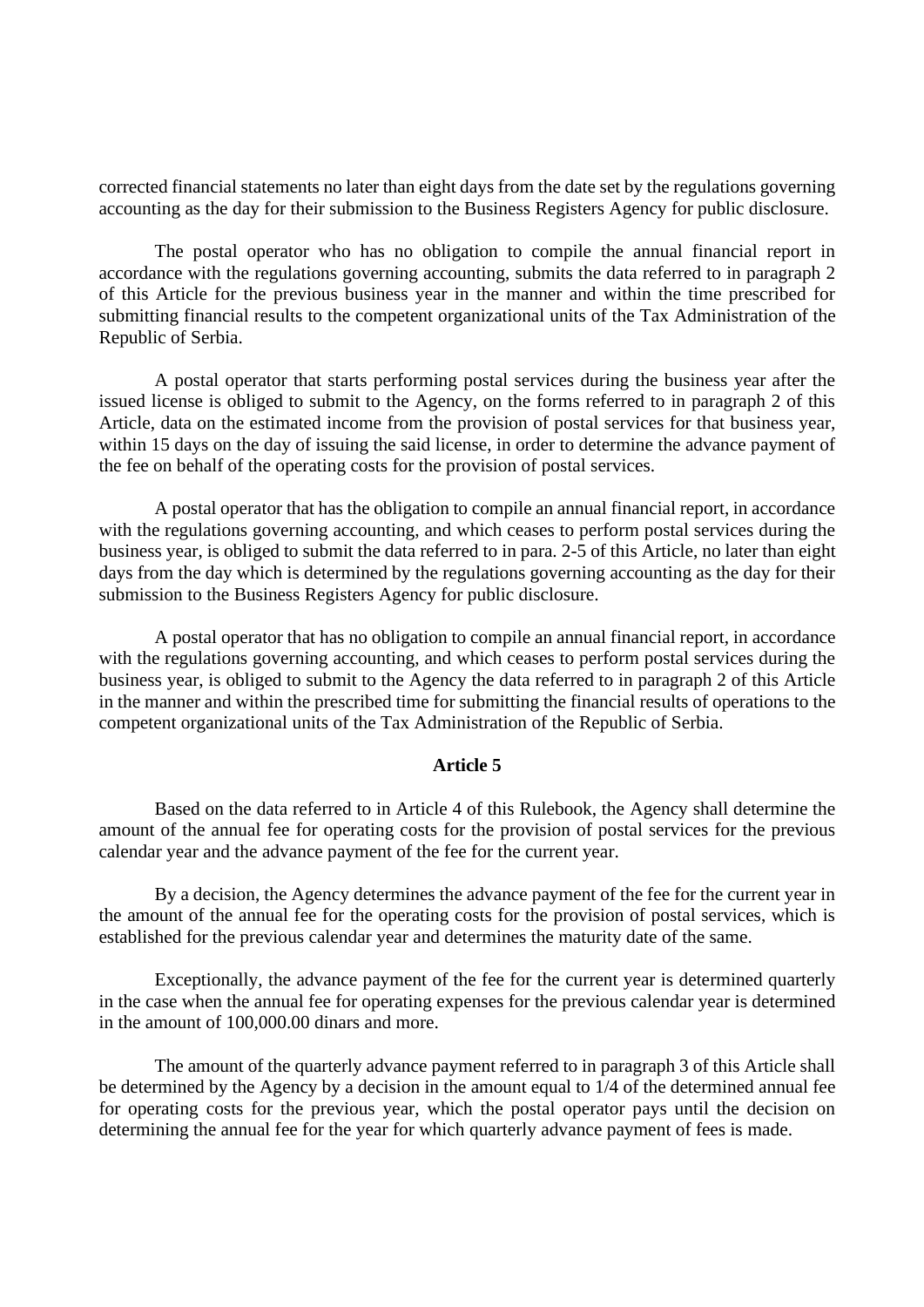If the amount of the annual fee for the previous calendar year is higher than the sum of paid advance payments for that year, the postal operator is obliged to pay the difference within 15 days from the day of submitting the decision on determining the annual fee for operating costs.

If the amount of the annual fee for the previous calendar year is less than the sum of the advance payments paid for that year, the postal operator may request a refund of the higher fee paid.

# **IV. Final provisions**

## **Article 6**

On the day this Rulebook enters into force, the Rulebook on determining the amount of costs for issuing a license and the amount of the annual fee for the provision of postal services (Official Gazette of the RS, No. 89/16) shall cease to be valid.

# **Article 7**

This Rulebook shall come into effect on the eighth day of its publication in the Official Gazette of the Republic of Serbia.

Number:1-04-3400-5/20-1 In Belgrade, May 29, 2020

# **CHAIRMAN OF THE MANAGEMENT BOARD**

 *Dragan Kovačević*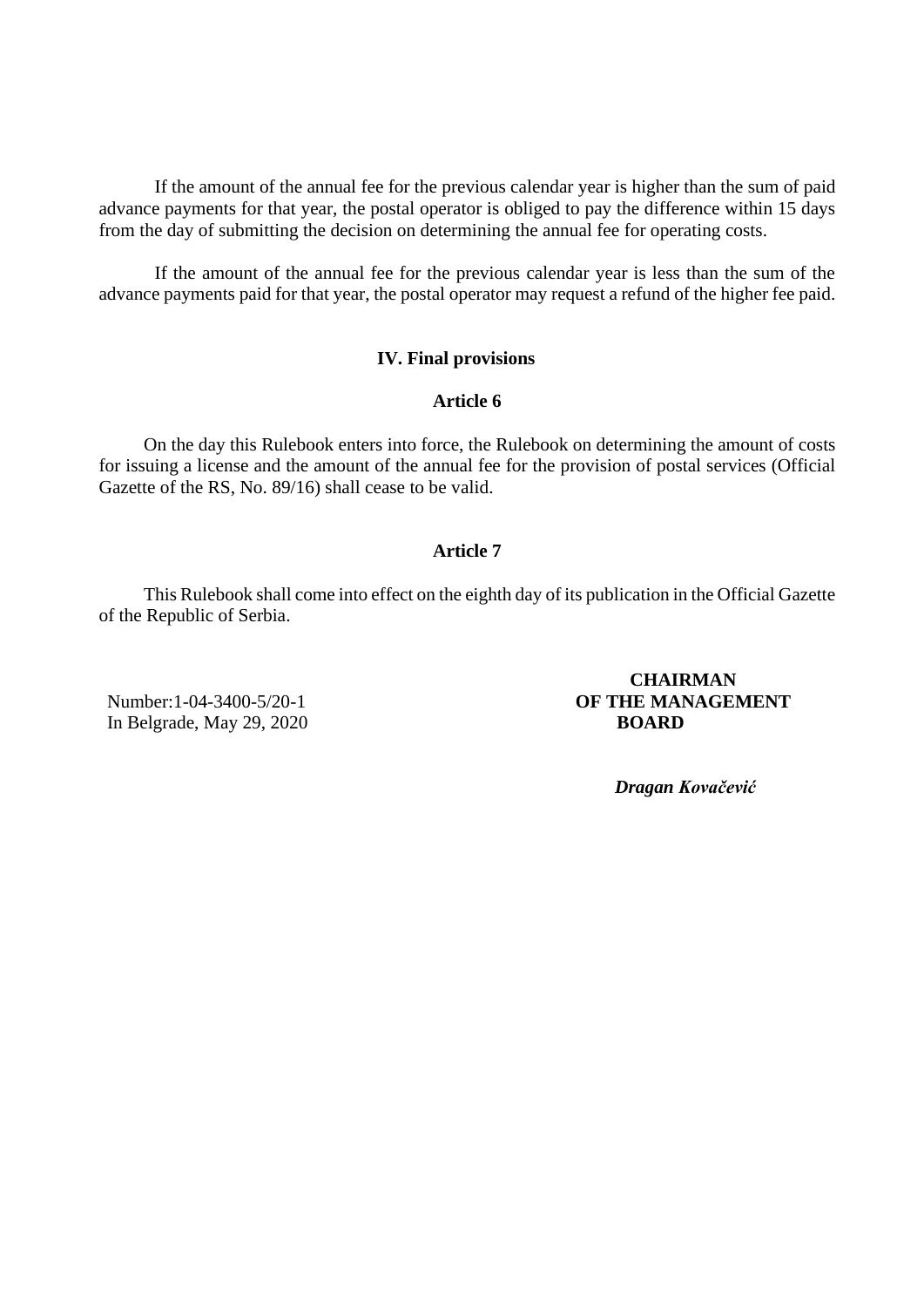# **IFN JPO** Form (Revision \_\_\_\_\_) RATEL, JBRO:

# **DATA FOR DETERMINING THE AMOUNT OF OPERATING COSTS REIMBURSEMENT FOR THE PROVISION OF UNIVERSAL SERVICE AND OTHER POSTAL SERVICES OF THE PUBLIC POSTAL OPERATOR FOR YEAR \_\_\_\_\_\_\_**

# **1. OPERATOR DATA Company name Abbreviated company name Seat municipality Street and number of the seat Postal number and place of the seat Seat PAC Municipality of mail delivery address Street and number for mail delivery Postal number and place for mail delivery PAC for mail delivery Registration number TIN Telephone number Fax number Email address Website Owner/Authorized person (Name and surname, Personal ID Number) Contact person (Name and surname) Contact person's phone number Contact person's email address**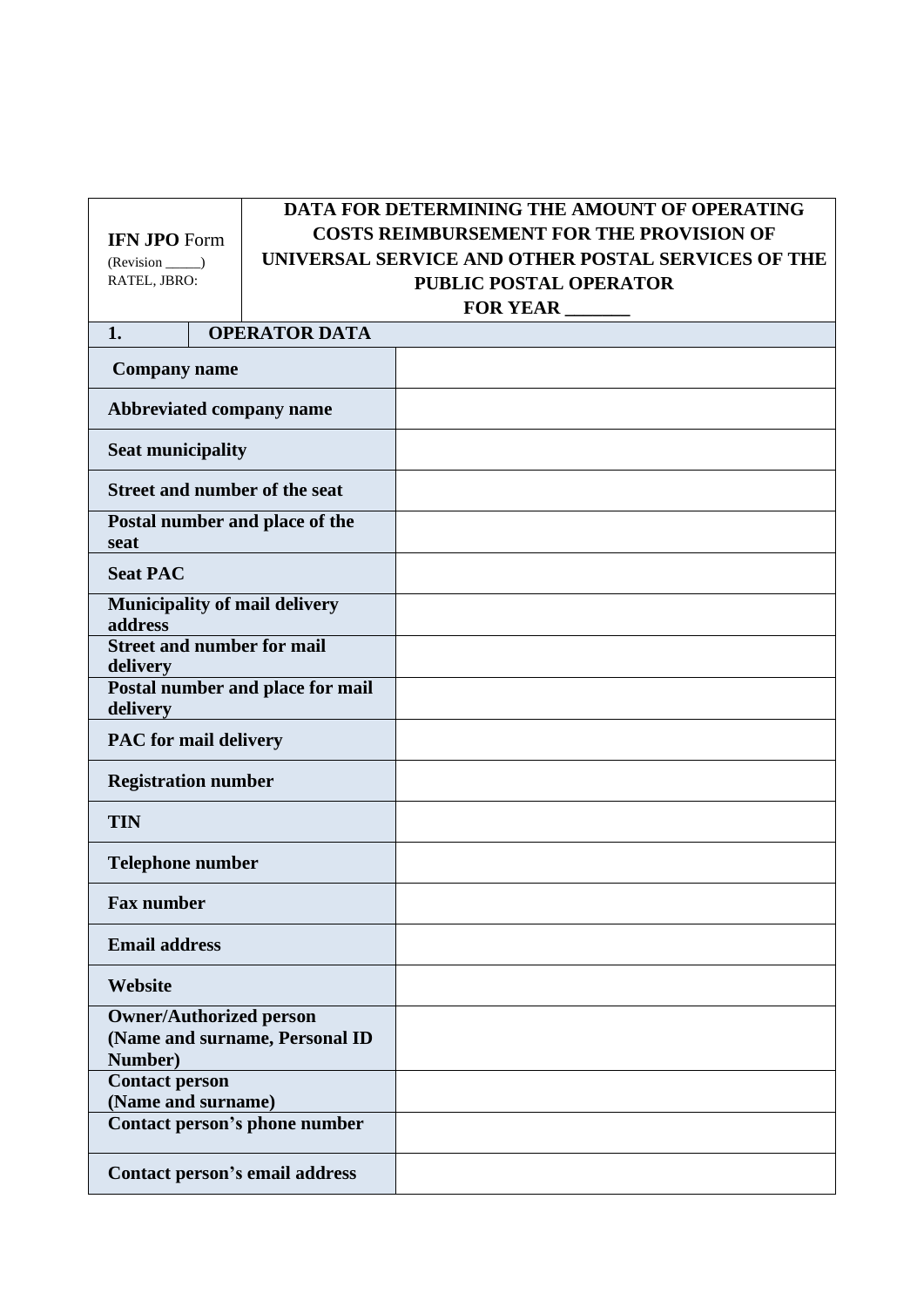| 2.     | Types of postal services performed by the<br>postal operator | <b>Realized income from</b><br>the activity of postal<br>services performed by<br>the postal operator $*)$ |
|--------|--------------------------------------------------------------|------------------------------------------------------------------------------------------------------------|
| 2.1.   | <b>Reserved postal services:</b>                             |                                                                                                            |
| 2.1.1. | Letters                                                      |                                                                                                            |
| 2.1.2. | Postal money orders                                          |                                                                                                            |
| 2.2.   | Non-reserved universal postal service:                       |                                                                                                            |
| 2.2.1. | Letters                                                      |                                                                                                            |
| 2.2.2. | Parcels                                                      |                                                                                                            |
| 2.3.   | Other postal services:                                       |                                                                                                            |
|        | <b>TOTAL</b> $(2.1+2.2.+2.3.)$                               |                                                                                                            |

## **\*) Enter only numeric data in the fields for the services for which the revenue was generated, and leave the other fields blank.**

The correctness of the data on the presented income is guaranteed by the responsible person under criminal and material liability.

| In   |  |  |  |
|------|--|--|--|
| Date |  |  |  |

\_\_\_\_\_\_\_\_\_\_\_\_\_\_\_\_\_ Authorized person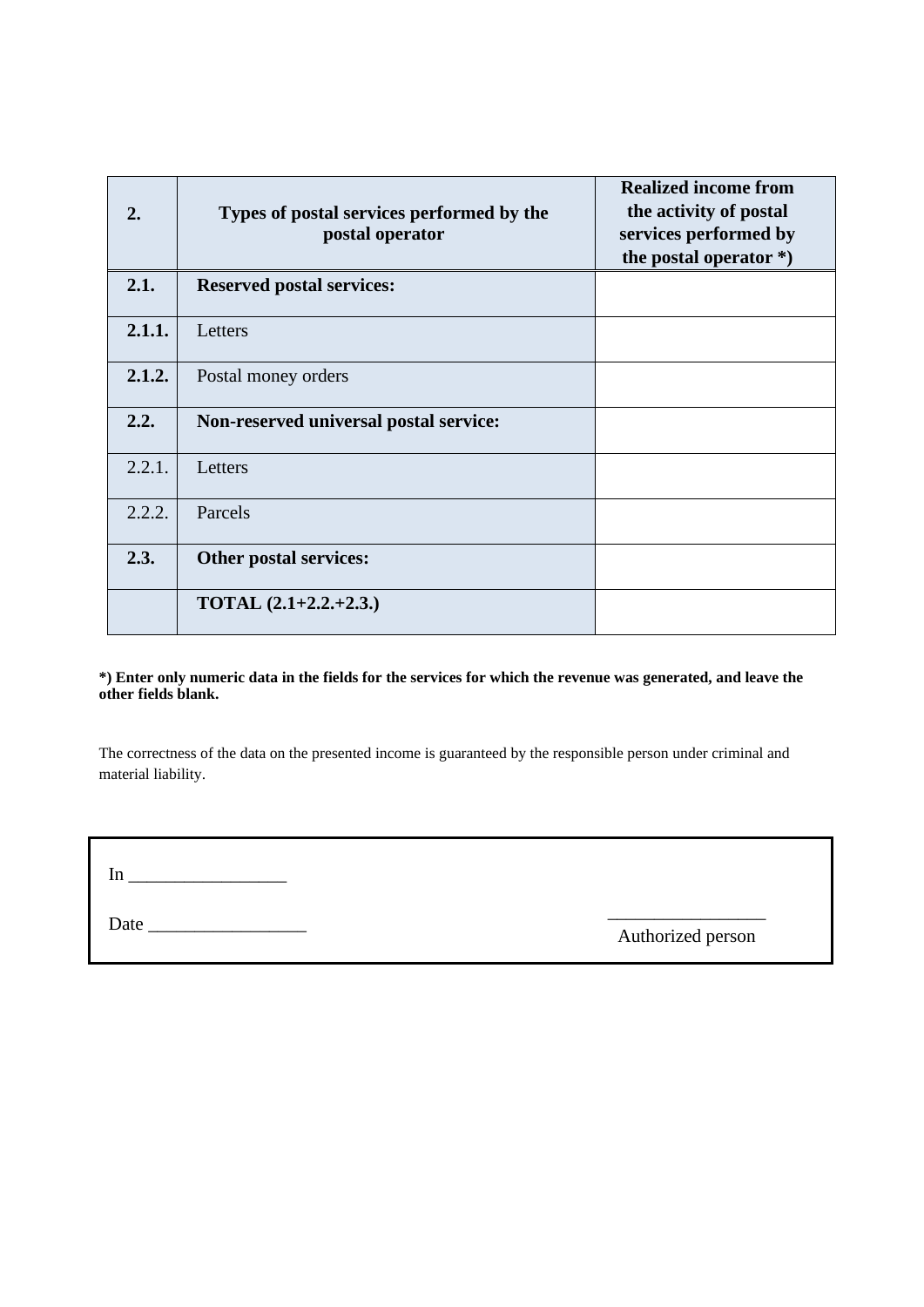# **IFN LPO** Form (Revision \_\_\_\_\_) RATEL, JBRO:

# **DATA FOR DETERMINING THE AMOUNT OF OPERATING COSTS REIMBURSEMENT FOR PERFORMING UNIVERSAL POSTAL SERVICES OTHER THAN RESERVED AND PERFORMING OTHER POSTAL SERVICES FOR YEAR \_\_\_\_\_**

# **1. OPERATOR DATA**

| <b>Company name</b>                                                                 |  |
|-------------------------------------------------------------------------------------|--|
| Abbreviated company name                                                            |  |
| <b>Seat municipality</b>                                                            |  |
| <b>Street and number of the seat</b>                                                |  |
| Postal number and place of the<br>seat                                              |  |
| <b>Seat PAC</b>                                                                     |  |
| Municipality of mail delivery<br>address                                            |  |
| <b>Street and number for mail</b><br>delivery                                       |  |
| Postal number and place for<br>mail delivery                                        |  |
| <b>PAC</b> for mail delivery                                                        |  |
| <b>Registration number</b>                                                          |  |
| <b>TIN</b>                                                                          |  |
| <b>Telephone number</b>                                                             |  |
| <b>Fax number</b>                                                                   |  |
| <b>Email address</b>                                                                |  |
| Website                                                                             |  |
| <b>Owner/Authorized person</b><br>(Name and surname, Personal<br><b>ID Number</b> ) |  |
| <b>Contact person</b><br>(Name and surname)                                         |  |
| Contact person's phone number                                                       |  |
| Contact person's email address                                                      |  |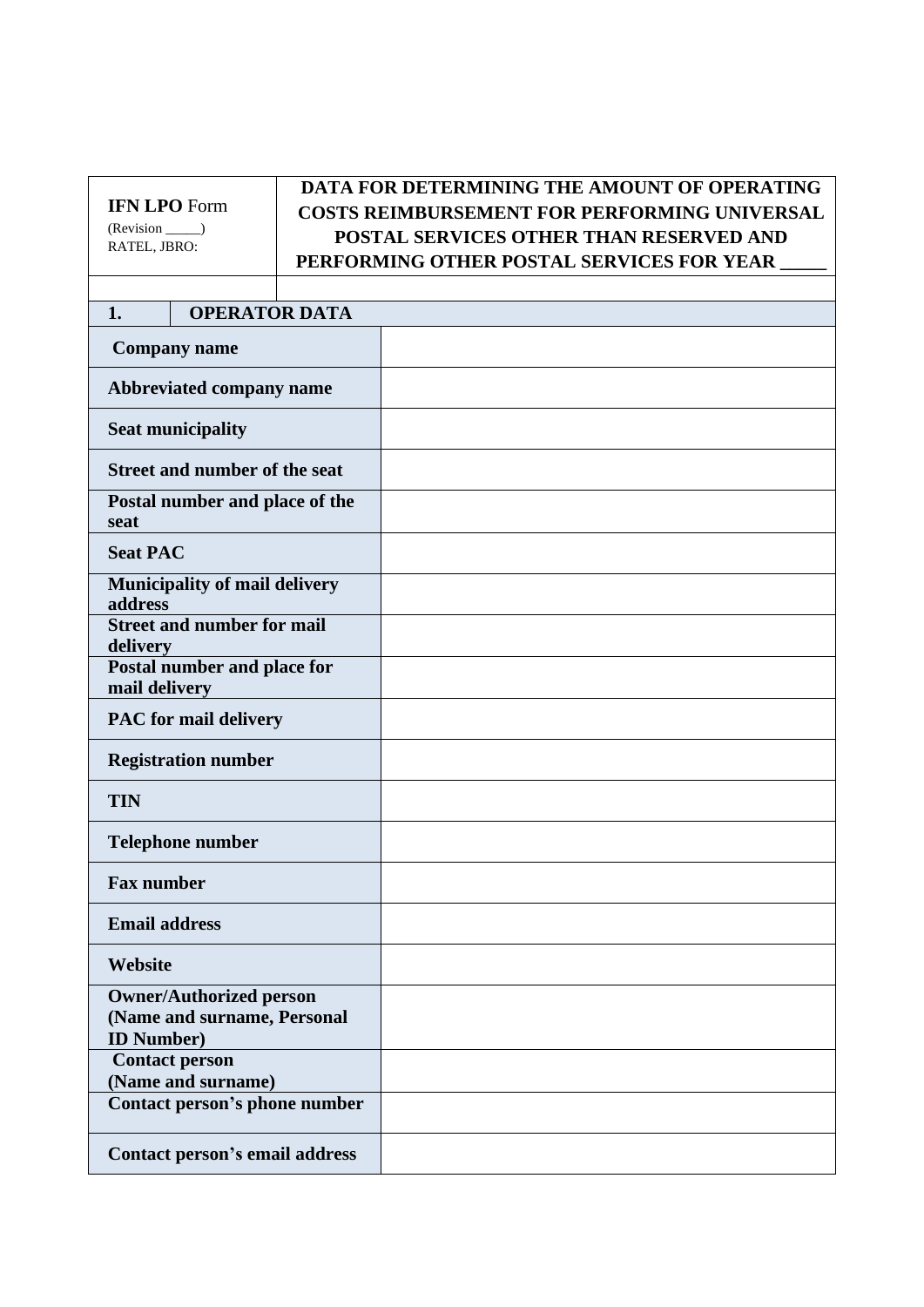|        | Types of postal services performed by the postal<br>operator | <b>Realized income from</b><br>the activity of postal<br>services performed by<br>the postal operator $*)$ |
|--------|--------------------------------------------------------------|------------------------------------------------------------------------------------------------------------|
| 2.1.   | Universal postal service other than reserved<br>services     |                                                                                                            |
| 2.1.1. | Letters other than reserved                                  |                                                                                                            |
| 2.1.2. | Parcels                                                      |                                                                                                            |
| 2.2.   | <b>Other postal services:</b>                                |                                                                                                            |
|        | <b>TOTAL</b> $(2.1+2.2.)$                                    |                                                                                                            |

# **\*) Enter only numeric data in the fields for the services for which the revenue was generated, and leave the other fields blank.**

The correctness of the data on the presented income is guaranteed by the responsible person under criminal and material liability.

In  $\overline{\phantom{a}}$ 

Date \_\_\_\_\_\_\_\_\_\_\_\_\_\_\_\_\_ \_\_\_\_\_\_\_\_\_\_\_\_\_\_\_\_\_

Authorized person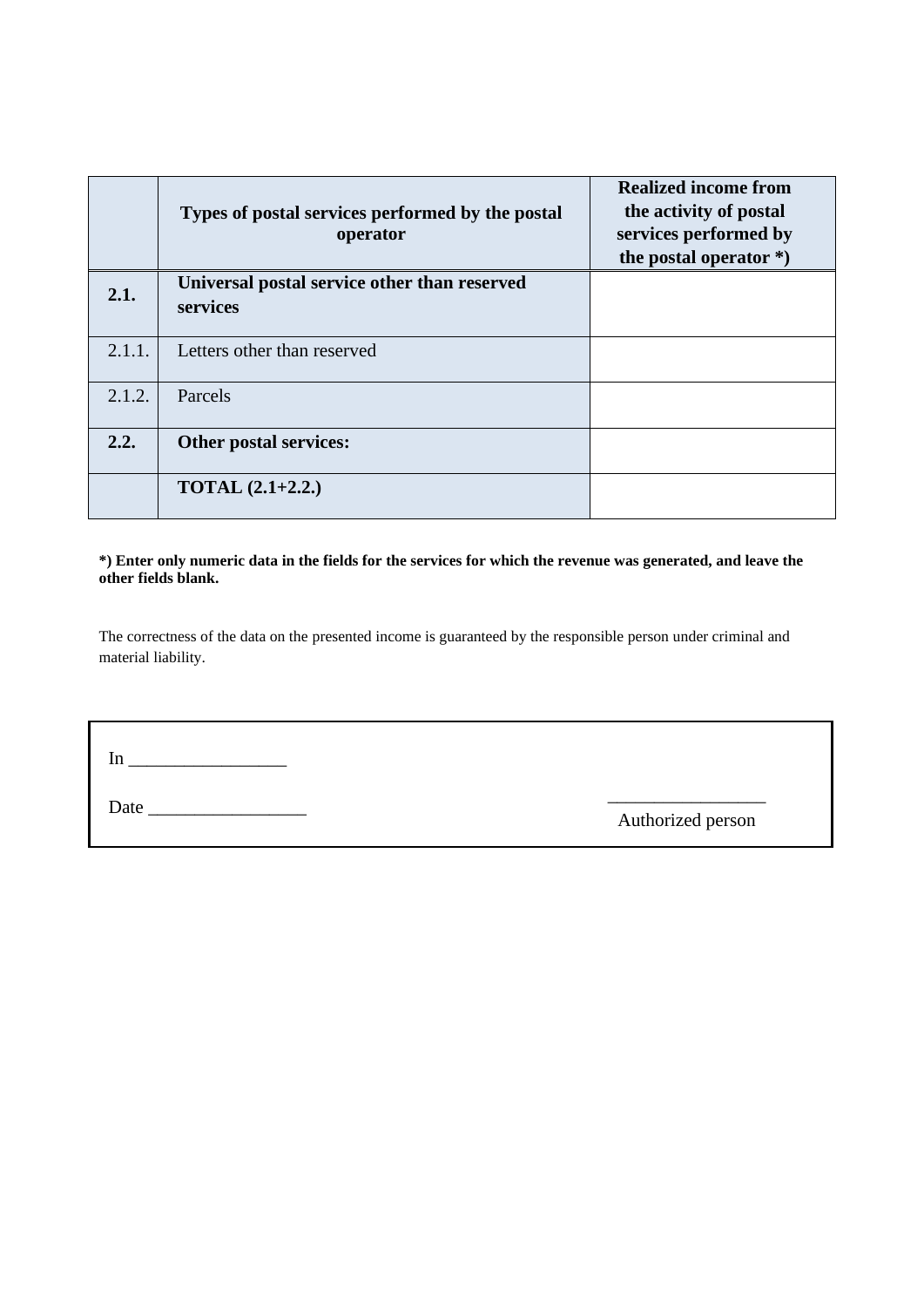**IFN OPO** Form (Revision \_\_\_\_\_) RATEL, JBRO:

# **DATA FOR DETERMINING THE AMOUNT OF OPERATING COSTS REIMBURSEMENT FOR PERFORMING OTHER POSTAL SERVICES FOR YEAR \_\_\_\_\_\_\_**

| 1.                                            | <b>OPERATOR DATA</b>                                          |  |
|-----------------------------------------------|---------------------------------------------------------------|--|
| <b>Company name</b>                           |                                                               |  |
| Abbreviated company name                      |                                                               |  |
| <b>Seat municipality</b>                      |                                                               |  |
| Street and number of the seat                 |                                                               |  |
| Postal number and place of the<br>seat        |                                                               |  |
| <b>Seat PAC</b>                               |                                                               |  |
| Municipality of mail delivery<br>address      |                                                               |  |
| <b>Street and number for mail</b><br>delivery |                                                               |  |
| Postal number and place for<br>mail delivery  |                                                               |  |
| <b>PAC</b> for mail delivery                  |                                                               |  |
| <b>Registration number</b>                    |                                                               |  |
| <b>TIN</b>                                    |                                                               |  |
| <b>Telephone number</b>                       |                                                               |  |
| <b>Fax number</b>                             |                                                               |  |
| <b>Email address</b>                          |                                                               |  |
| Website                                       |                                                               |  |
| <b>ID Number</b> )                            | <b>Owner/Authorized person</b><br>(Name and surname, Personal |  |
|                                               | <b>Contact person</b><br>(Name and surname)                   |  |
| Contact person's phone number                 |                                                               |  |
|                                               | Contact person's email address                                |  |